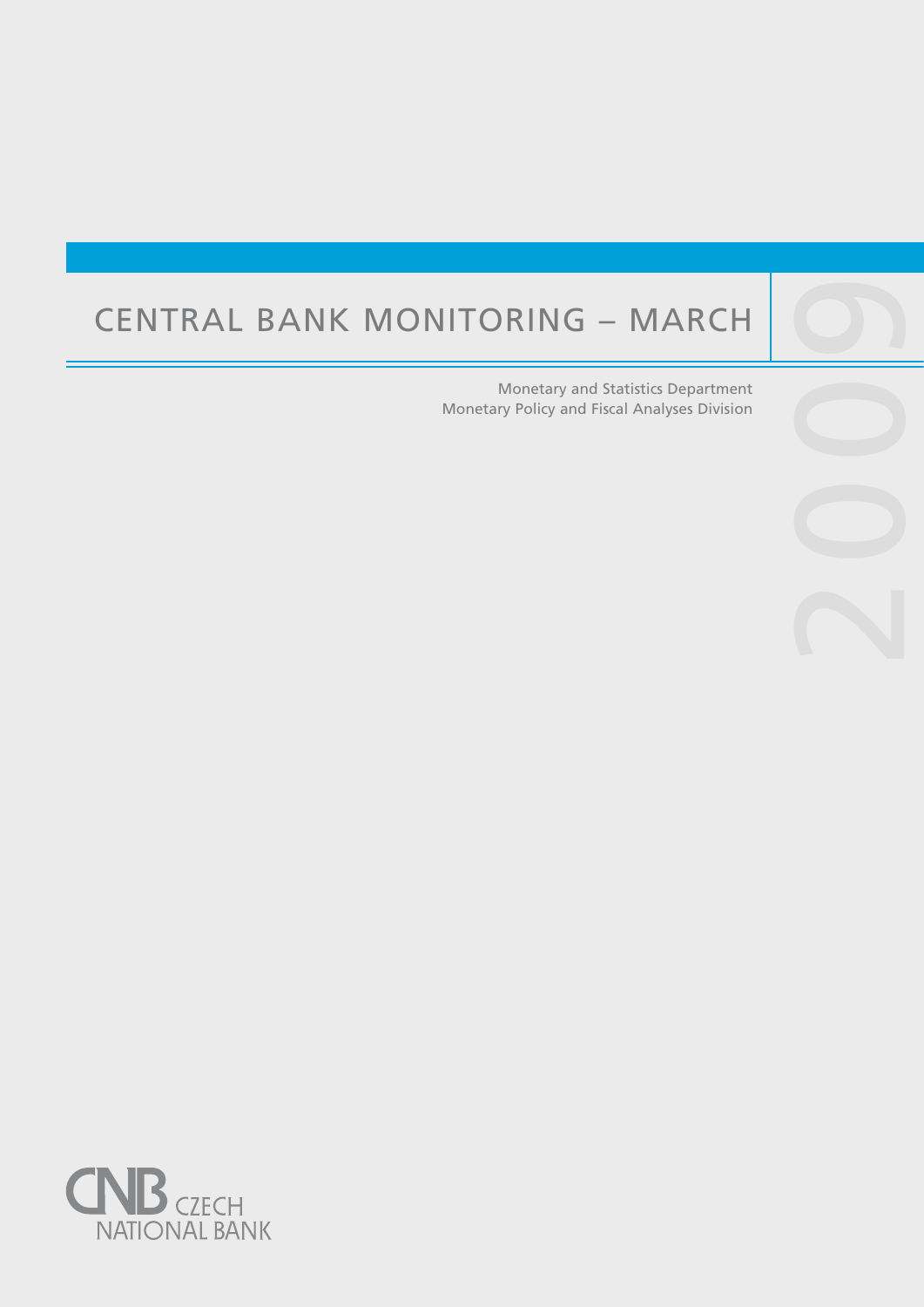# **In this issue**

**ECB and Fed** 

*The past three months were marked by the continuing interest rate cuts in the monitored central banks, which responded in this way to concerns about a sharp weakening of economic growth and the related decline in inflation. Slovakia introduced the euro on 1 January 2009, which made it the 16th euro area member state. For this reason, Národná banka Slovenska (NBS) will not be monitored any longer and will be replaced by another European continental inflation-targeting central bank – the Norwegian central bank (Norges Bank). In* Spotlight *we focus on the adoption of the euro in Slovakia. Our selected speech is Lars E. O. Svensson's address on monetary policy with zero interest rates.* 

# **1. Latest monetary policy development at selected central banks**

| LUD and red                                    |                                                 |                                                         |                                                                                                                                                                                                                                                                                                                                                                                                                                                                                                                                  |  |  |  |
|------------------------------------------------|-------------------------------------------------|---------------------------------------------------------|----------------------------------------------------------------------------------------------------------------------------------------------------------------------------------------------------------------------------------------------------------------------------------------------------------------------------------------------------------------------------------------------------------------------------------------------------------------------------------------------------------------------------------|--|--|--|
|                                                | Euro area (ECB)                                 | <b>USA (Fed)</b>                                        |                                                                                                                                                                                                                                                                                                                                                                                                                                                                                                                                  |  |  |  |
| Inflation target                               | $< 2\%$ <sup>1</sup>                            | n.a.                                                    | financial crisis has<br>The<br>already fed through to the<br>real economy, generating a<br>significant<br>slowdown in<br>demand in both the euro<br>global<br>the<br>and<br>area<br><b>ECB</b><br>The<br>economy.<br>responded to the negative<br>news of weak economic<br>and<br>weakening<br>activity<br>domestic<br>and<br>external<br>inflation<br>1n<br>pressures                                                                                                                                                           |  |  |  |
| MP meetings<br>(rate changes)                  | 15 Jan (-0.50)<br>5 Feb (0.00)<br>5 Mar (-0.50) | 15-16 Dec (-0.75)<br>16 Jan (0.00)E<br>27-28 Jan (0.00) |                                                                                                                                                                                                                                                                                                                                                                                                                                                                                                                                  |  |  |  |
| <b>Current basic rate</b>                      | 1.50%                                           | $0 - 0.25%$                                             |                                                                                                                                                                                                                                                                                                                                                                                                                                                                                                                                  |  |  |  |
| Latest inflation                               | 1.2% (Feb 2008) <sup>2</sup>                    | 0.0% (Jan 2008)                                         |                                                                                                                                                                                                                                                                                                                                                                                                                                                                                                                                  |  |  |  |
| <b>Expected MP meetings</b>                    | 2 Apr<br>7 May<br>4 June                        | 17-18 Mar<br>28-29 Apr                                  |                                                                                                                                                                                                                                                                                                                                                                                                                                                                                                                                  |  |  |  |
| Other expected events                          | 4 Jun: publication of<br>forecast               | 15 Apr: publication of<br>Beige Book                    |                                                                                                                                                                                                                                                                                                                                                                                                                                                                                                                                  |  |  |  |
| <b>Expected rate</b><br>moverents <sup>3</sup> |                                                 |                                                         | and March<br>January<br>by                                                                                                                                                                                                                                                                                                                                                                                                                                                                                                       |  |  |  |
|                                                |                                                 |                                                         | lowering the rates by $0.50$<br>$\therefore$ $\therefore$ $\therefore$ $\therefore$ $\therefore$ $\therefore$ $\therefore$ $\therefore$ $\therefore$ $\therefore$ $\therefore$ $\therefore$ $\therefore$ $\therefore$ $\therefore$ $\therefore$ $\therefore$ $\therefore$ $\therefore$ $\therefore$ $\therefore$ $\therefore$ $\therefore$ $\therefore$ $\therefore$ $\therefore$ $\therefore$ $\therefore$ $\therefore$ $\therefore$ $\therefore$ $\therefore$ $\therefore$ $\therefore$ $\therefore$ $\therefore$ $\therefore$ |  |  |  |



<sup>1</sup> ECB definition of price stability; <sup>2</sup> preliminary estimate; <sup>3</sup> The direction of the expected change in rates in the coming quarter is taken form the Consensus Forecast survey and from the RBNZ's survey; E – extraordinary monetary policy meeting.

The **Fed** lowered its key interest rate to the very bottom, to a non-traditional range between 0% and 0.25%. Monetary policy eased in response to the further significantly deteriorating outlooks for economic activity, declining industrial production and employment. Despite the efforts of central authorities to provide liquidity and to strengthen the position of financial institutions, the credit market conditions remain tight. Although there is no room left for manoeuvre to reduce the rates, the Fed attempts to foster the economy through a quantitative easing of monetary policy. The Fed probably intends to continue buying up large volumes of government agencies' debt and purchasing mortgage-backed securities, which has been for some time reflected in an increase in its balance sheet. Moreover, it is prepared to purchase government bonds if that would help improve credit market conditions.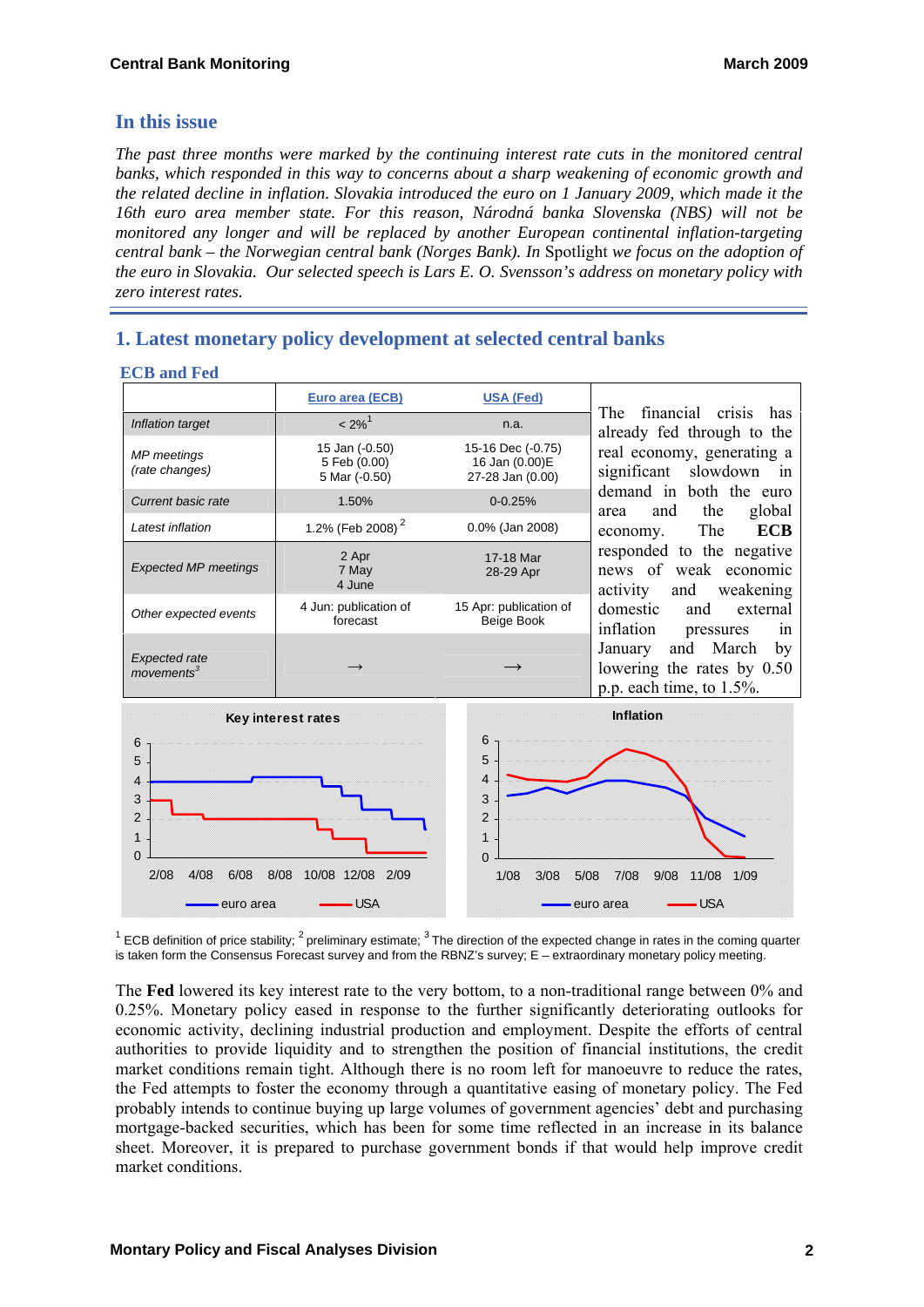|                                                | <b>Norway (NB)</b>                     | <b>Hungary (MNB)</b>                                                | <b>Poland (NBP)</b>                                      |
|------------------------------------------------|----------------------------------------|---------------------------------------------------------------------|----------------------------------------------------------|
| Inflation target                               | 2.5%                                   | 3.0%                                                                | 2.5%                                                     |
| MP meetings<br>(rate changes)                  | 17 Dec (-1.75)<br>4 Feb (-0.50)        | 8 Dec (-0.50)E<br>22 Dec (-0.50)<br>19 Jan (-0.50)<br>23 Feb (0.00) | 22-23 Dec (-0.75)<br>27 Jan (-0.75)<br>24-25 Feb (-0.25) |
| Current basic rate                             | 2,5%                                   | 9,50%                                                               | 4.00%                                                    |
| Latest inflation                               | 2.2% (Jan 2009)                        | 3.1% (Jan 2009)                                                     | 3.1% (Jan 2009)                                          |
| <b>Expected MP meetings</b>                    | 25 Mar<br>6 May                        | 23 Mar<br>20 Apr                                                    | 24-25 Mar<br>28-29 Apr<br>26-27 May                      |
| Other expected events                          | 25 Mar: publication of IR <sup>4</sup> | 2nd half of May: publication<br>of $IR^4$                           | 26 May: publication of IR <sup>4</sup>                   |
| <b>Expected rate</b><br>moverents <sup>3</sup> |                                        | $\longrightarrow$                                                   |                                                          |





 $4$  Inflation Report; E – extraordinary monetary policy meeting

**Norges Bank (NB)** lowered its key rate twice in a row in the period under review; at first by 1.75 p.p. and later by another 0.50 p.p., to 2.50%. This was in response to an unexpectedly rapid downturn in domestic economy, a larger than expected decline in inflation and a combination of global events (a fall in oil price and a sharp decline of major foreign central banks' key rates). For the December decision-making, [a weaker level of the Norwegian krone](http://www.ecb.europa.eu/stats/exchange/eurofxref/html/eurofxref-graph-nok.en.html) was an important inflationary factor, moderating anti-inflationary domestic and foreign pressures. According to the NB, a pronounced decline in rates reflected the risks of a sharp fall in the Norwegian economy amid moderated risks of unfavourable inflation.

The **MNB** continued the trend observed at the monetary policy meeting in November and lowered its rates three times by 0.50 p.p., thus by 1.5 p.p. in total. The lowering of the rate was due mainly to a deteriorating outlook for the Hungarian economy and to the risk that the inflation would fall below the 3% inflation target. Despite improved international financing conditions, the Hungarian economy faces foreign investor scepticism.

The **NBP** lowered its key interest rate by 1.75 p.p. in total. A significantly worse outlook for major trading partners together with a faster than expected decline in inflation made the NBP reduce interest rates. Inflation will continue to fall due to slackening domestic economic activity and the related decline in demand for labour and a moderating upward pressure on wages. Both Hungarian and Polish economies are also combating the depreciation of their currencies (see *News*). Moreover, the depreciating currency in Poland does not necessarily imply a positive effect on financial results of exporters, due to their hedging at stronger levels of the zloty, which is rather extensive.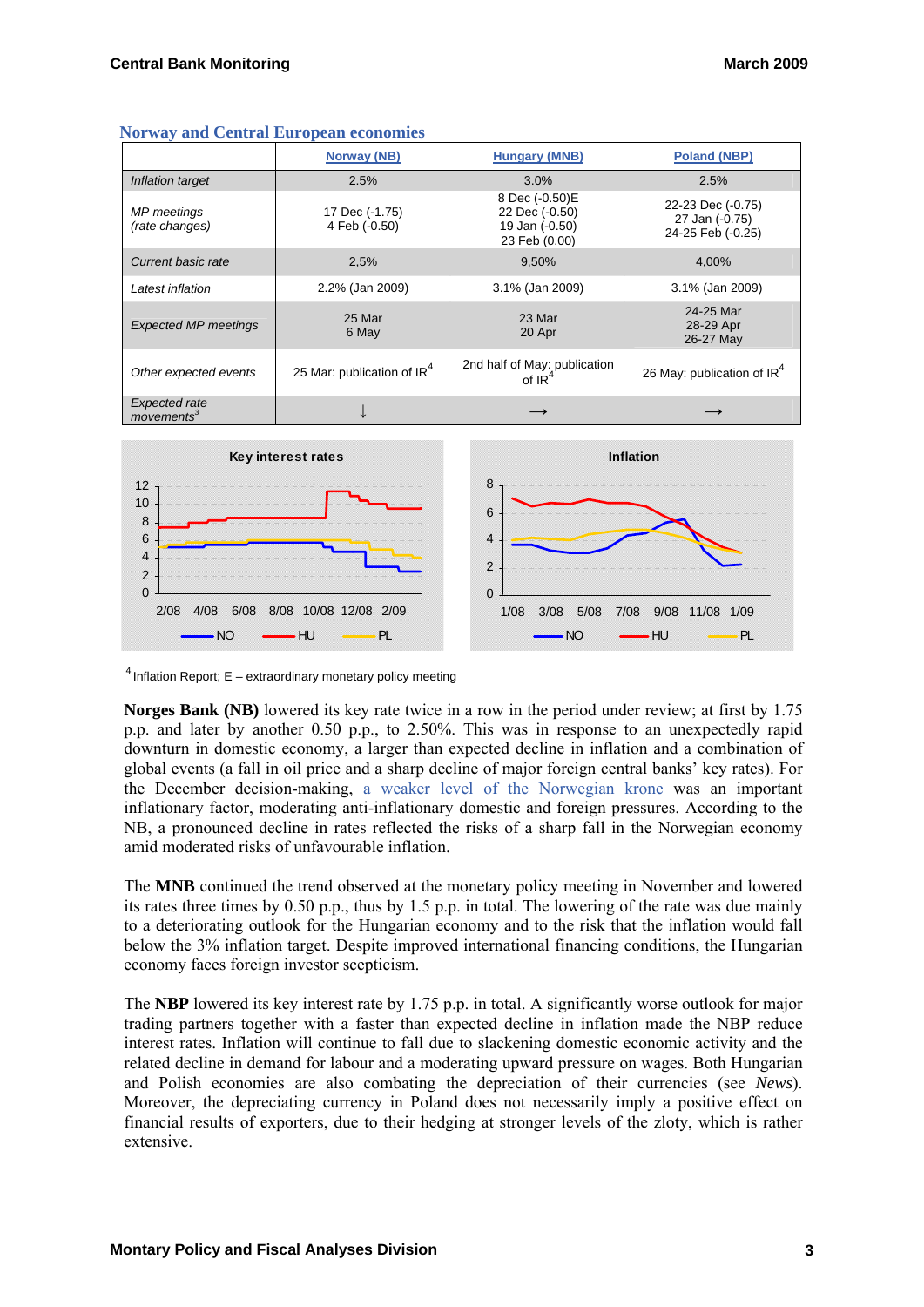|                                                | <b>United Kingdom (BoE)</b>                           | <b>Sweden (Riksbank)</b>                        | <b>New Zealand (RBNZ)</b>            |
|------------------------------------------------|-------------------------------------------------------|-------------------------------------------------|--------------------------------------|
| Inflation target                               | 2%                                                    | 2%                                              | 2%                                   |
| MP meetings<br>rate changes)                   | 7-8 Jan (-0.50)<br>4-5 Feb (-0.50)<br>4-5 Mar (-0.50) | 11 Feb (-1.00)                                  | 29 Jan (-1.50)                       |
| Current basic rate                             | 0.50%                                                 | 1.00%                                           | 3.50%                                |
| Latest inflation                               | 3.0% (Jan 2009)                                       | 1.3% (Jan 2009)                                 | 3.4 % (2008 Q4)                      |
| <b>Expected MP meetings</b>                    | 8-9 May<br>$6-7$ May<br>$3-4$ Jun                     | 20 Apr                                          | 12 Mar<br>30 Apr                     |
| Other expected events                          | 13 May: publication of IR <sup>5</sup>                | 2 Jul: publication of<br>Monetary Policy Report | 12 Mar: Monetary policy<br>statement |
| <b>Expected rate</b><br>moverents <sup>3</sup> |                                                       |                                                 |                                      |





The **BoE** continued to ease monetary policy in recent months and lowered its key interest rate three times in a row by 0.50 p.p., to 0.50%. By lowering the rates, it responded to the strongly decreasing inflation forecast due to very adverse outlook for economic growth at home and abroad. The BoE acknowledged that it expected a fall in inflation below the 2% inflation target in the second half of the year. Tight credit conditions for corporations and households persist in the economy. The financial system remains sensitive to negative news, despite measures adopted by central authorities to support the stability of the British financial system. A decision to purchase assets of the commercial sector to foster money and loan supply was announced at the meeting in March (see *News*).

A pronounced lowering of the key interest rate of 1.00 p.p. to 1.00% in February was a result of an unanimous decision by the Riksbank's Executive Board. By this, the Riksbank responded to the stronger worsening of economic activity than expected in December due to a decline in foreign trade. A global decline in economic performance further reduced oil prices, which also fostered a fall in inflation

The **RBNZ** followed up on previous decisions, lowering again the key interest rate by 1.50 p.p., to 3.50%. This was due to significantly worse outlooks for domestic and external economic growth. Monetary policy has been gradually eased since July 2008, with the cut in the rates totalling 4.75 p.p.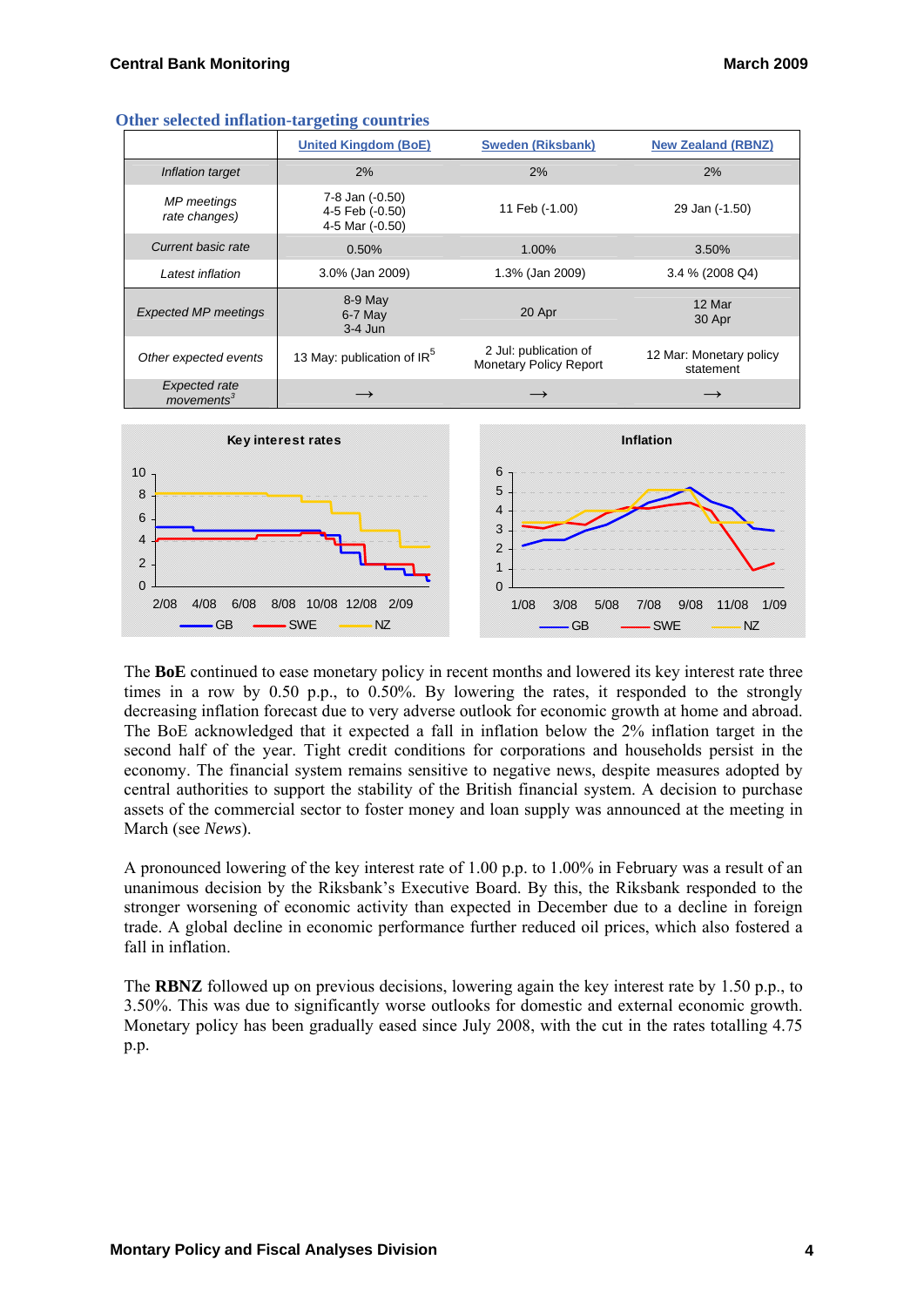# **2. News**

# **[ECB publishes the results of its monetary policy operations in 2008](http://http/www.ecb.int/press/pr/date/2009/html/pr090305_2.en.html)**

The ECB's income from monetary policy operations increased compared to the previous year, reaching almost EUR 29 billion. However, some counterparties, namely Lehman Brothers Bankhaus AG, three subsidiaries of Icelandic banks, and Indover NL, defaulted on refinancing operations, and the value of claims amounted to EUR 5.7 billion. As the income, the potential loss from these operations will be redistributed among the Eurosystem's national central banks in proportion to their shares in the ECB's capital.

### **[Fed de facto "announces its inflation target" at 1.7–2.0%](http://www.federalreserve.gov/newsevents/press/monetary/20090218a.htm)**

On 18 February 2009, the Fed for the first time published long-term economic projections for output growth, unemployment and inflation by FOMC members. So far, quarterly economic projections had been released only at the three-year horizon. Now, a longer-term projection has been released as well, by which, in the case of the inflation rate, the Fed has de facto introduced its inflation target  $(1.7–2.0\%)$ . The reason is that the achieving of the Fed's dual objectives (maximum employment and price stability) can be expected in such a distant future.

# **[Temporary currency arrangements – so called swap lines continue to function](http://www.bankofengland.co.uk/publications/news/2009/007.htm)**

The Fed continues providing swap lines (about which we informed in previous issues of the Central Bank Monitoring), with the extension of currency arrangements to 30 October 2009 applying to the following central banks: ECB, Bank of England, Reserve Bank of Australia, Banco Central do Brasil, Bank of Canada, Danmarks Nationalbank, Bank of Japan, European Central Bank, Bank of Korea, Banco de Mexico, Reserve Bank of New Zealand, Norges Bank, Monetary Authority of Singapure, Sveriges Riksbank a Swiss National Bank.

# **[Fed expands some one-day FOMC meetings to two days](http://www.federalreserve.gov./newsevents/press/monetary/20090213a.htm)**

FOMC meetings in March, August, September and December 2009 will take two days. These meetings were previously planned as one-day meetings, but two days mean additional time for more detailed discussion according to Fed representatives.

# **[Fed takes a further step to enhance its transparency](http://www.federalreserve.gov./monetarypolicy/bst.htm)**

The Fed has created on its website a section informing in detail about credit and liquidity programs which it has created in the context of the financial crisis and which it is currently implementing. The development of the individual programs is supplemented with the information on the Fed's balance sheet items.

# [Fed continues to implement its programs and is ready to conduct "quantitative easing"](http://www.federalreserve.gov/newsevents/press/monetary/20090128a.htm)

The Fed continues to purchase problem assets (see [the list\)](http://www.federalreserve.gov./monetarypolicy/bst.htm) and is ready within the so called quantitative easing of the monetary policy (used mainly if there is no room for interest rate reduction) to purchase U.S. Treasury securities.

#### **[Slovakia is the sixteenth euro area country](http://www.ecb.europa.eu/press/pr/date/2009/html/pr090101.cs.html)**

Slovakia introduced the euro on 1 January 2009, which made it the 16th euro area member state. We take a closer look at this event in Spotlight. In connection with the termination of the NBS's independent monetary policy, we cease to monitor it starting with this issue of the Central Bank Monitoring and replace it with Norges Bank (NB), which belongs to advanced inflation-targeting central banks.

#### **[Press statements by the authorities of the Central and Eastern European region](http://www.ft.com/cms/s/0/89725d8e-01dc-11de-8199-000077b07658.html?nclick_check=1)**

A number of central banks in the CEE region have made verbal interventions against the weakening of their currencies, with the coordinated statements by the Polish, Hungarian, Czech and Romanian central banks released on 23 February meeting with the biggest response. These statements called the recent weakening of the individual currencies ([PLN](http://www.ecb.europa.eu/stats/exchange/eurofxref/html/eurofxref-graph-pln.en.html), [HUF](http://www.ecb.europa.eu/stats/exchange/eurofxref/html/eurofxref-graph-huf.en.html), [CZK](http://www.ecb.europa.eu/stats/exchange/eurofxref/html/eurofxref-graph-czk.en.html) a [RON](http://www.ecb.europa.eu/stats/exchange/eurofxref/html/eurofxref-graph-ron.en.html)) unjustified and particularly the Polish and [Romanian governors](http://www.bnro.ro/def_en.htm) raised the possibility of using additional instruments to support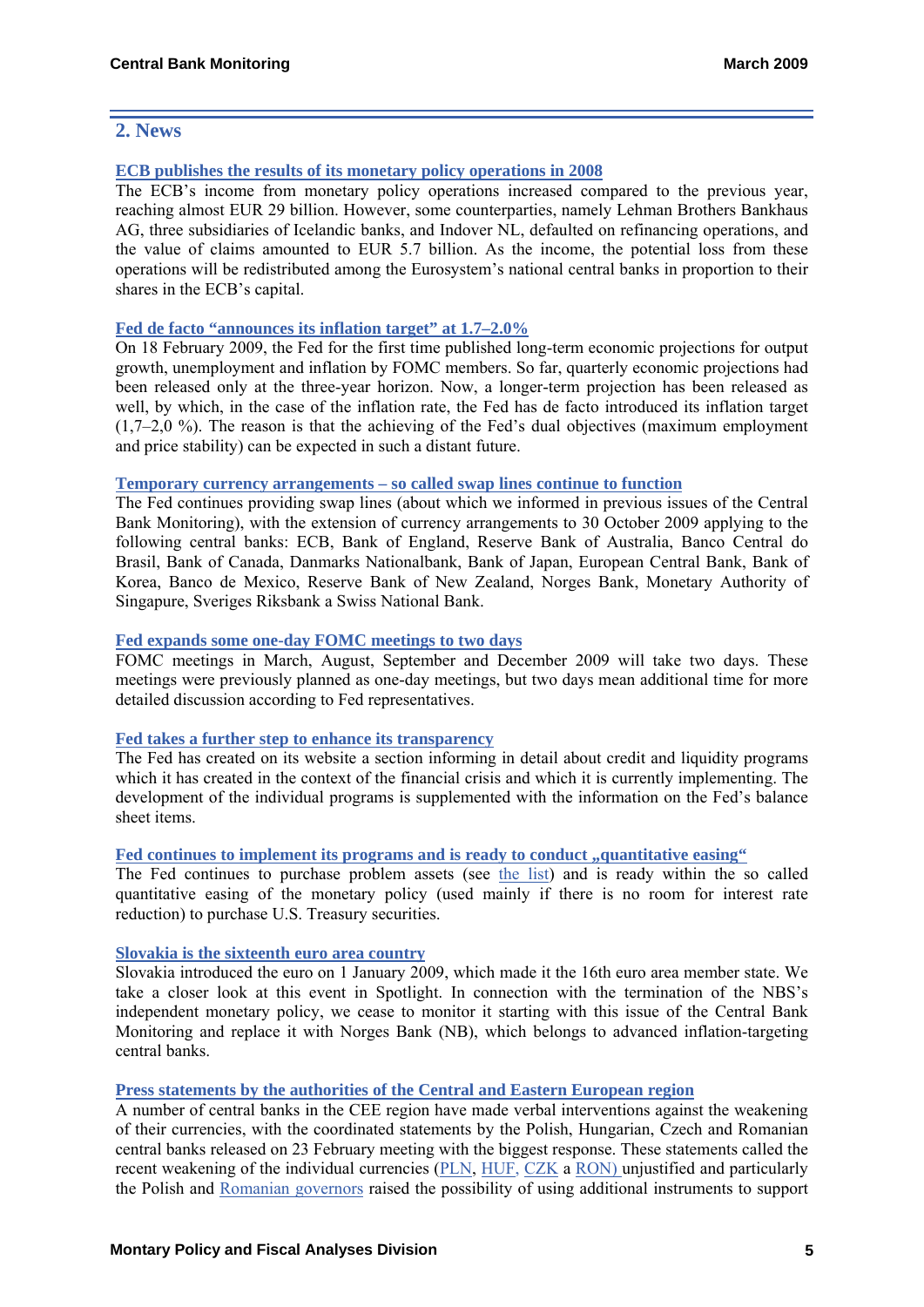their currencies. On 4 March, the CEBS members representing supervisory authorities of the CEE Member States (the Czech Republic, Slovakia, Poland, Bulgaria, Romania and Hungary) issued a common position on the warnings regarding the assessment of the CEE region and its financial systems.

## **[Narodowy Bank Polski continues in currency swap arrangement](http://www.nbp.pl/Homen.aspx?f=/en/aktualnosci/2009/swap160109_en.html)**

The Narodowy Bank Polski, the Central European Bank and the Swiss National Bank agreed to continue in the currency swap arrangement in effect since 15 October 2008 on conducting EUR/CHF foreign exchange swaps. These EUR/CHF swap operations will be conducted weekly until the end of April 2009, to support the Polish interbank Swiss franc market. Specifically, the SNB will provide the NBP with Swiss francs against euro, while the NBP will provide the Swiss francs to its counterparties against Polish zloty. The [Magyar Nemzeti Bank](http://english.mnb.hu/Engine.aspx?page=mnben_pressreleases_2008&ContentID=12030) joined the swap arrangement on 28 January 2009.

#### **[Magyar Nemzeti Bank is actively involved in providing loans and financing the economy](http://english.mnb.hu/Engine.aspx?page=mnben_pressreleases_2008&ContentID=12078)**

Over recent months, the Magyar Nemzeti Bank has continued in introducing new instruments and using swap operations in order to support the financing of the economy. Specifically it means to conduct regularly [three-month and six-month EUR/HUF swap operations](http://english.mnb.hu/engine.aspx?page=mnben_eszkoztar_tenderek) designated to domestic financial institutions. This involves government securities tenders, the widening of eligible counterparties (financial institutions) entering tenders and a series of auctions in which the MNB extended the range of accepted collateral by EUR/CHF denominated government securities.

#### **Riksbank continues to provide collateralised loans to selected market segments**

The Riksbank continued in the October auction and on [21 January](http://www.riksbank.com/templates/Page.aspx?id=30177) offered again a three-month loan against commercial papers. The minimum interest rate for this auction is the repo rate plus 0.40 percentage point. The maximum amount of the loan is SEK 40 billion. The Riksbank thus wants to improve the supply of loans to the corporate sector. In February and at the beginning of March, the Riksbank offered further three-month and six-month loans. The minimum interest rate for these auctions is expressed as a sum of the repo rate plus 0.20 percentage point always in the volume of up to SEK 25 billion for each maturity. The Riksbank also introduced a loan [programme,](http://www.riksbank.com/templates/Page.aspx?id=30704) in which it will provide SEK loans with maturities of three and six months against traditional collateral and loans with maturities of three, six and twelve months against commercial papers at variable interest rate.

# **[Bank of England is ready to use monetary policy quantitative release](http://www.bankofengland.co.uk/publications/news/2009/019.htm)**

The BoE decided to support money and credit supplies through private sector asset purchases in the value of up to GBP 75 billion. [It started to purchase](http://www.bankofengland.co.uk/publications/news/2009/005.htm) commercial papers and corporate bonds through *[Asset Purchase Facility](http://www.bankofengland.co.uk/publications/news/2009/009.htm)*, which is financed by T-bill sales in the volume of up to GBP 50 billion. This [programme](http://www.bankofengland.co.uk/markets/marketnotice090206.pdf) aims at renewing the corporate credit market functioning. GBP 75 billion asset purchase will be conducted partly through Asset Purchase Facility, and at the same time, medium and long-term government bonds will be purchased at the secondary bond market to meet the objective of drawing on GBP 75 billion. Asset purchases will be conducted for approximately three months.

#### **[Bank of England publishes US Dollar Repo Operations in 2009 Q1](http://www.bankofengland.co.uk/publications/news/2008/130.htm)**

On 19 December 2008, the BoE announced schedules for six US Dollar repo operations to be conducted in the first quarter of 2009. The operations will be conducted in weekly intervals at fixed interest rate.

#### **[RBNZ extends the range of securities eligible as repo operations collateral](http://www.rbnz.govt.nz/finmarkets/domesticmarkets/3531101.html)**

In January, the RBNZ extended the range of securities eligible as collateral for open market operations. Currently, corporate bonds and certain types of asset-backed securities can be used as collateral.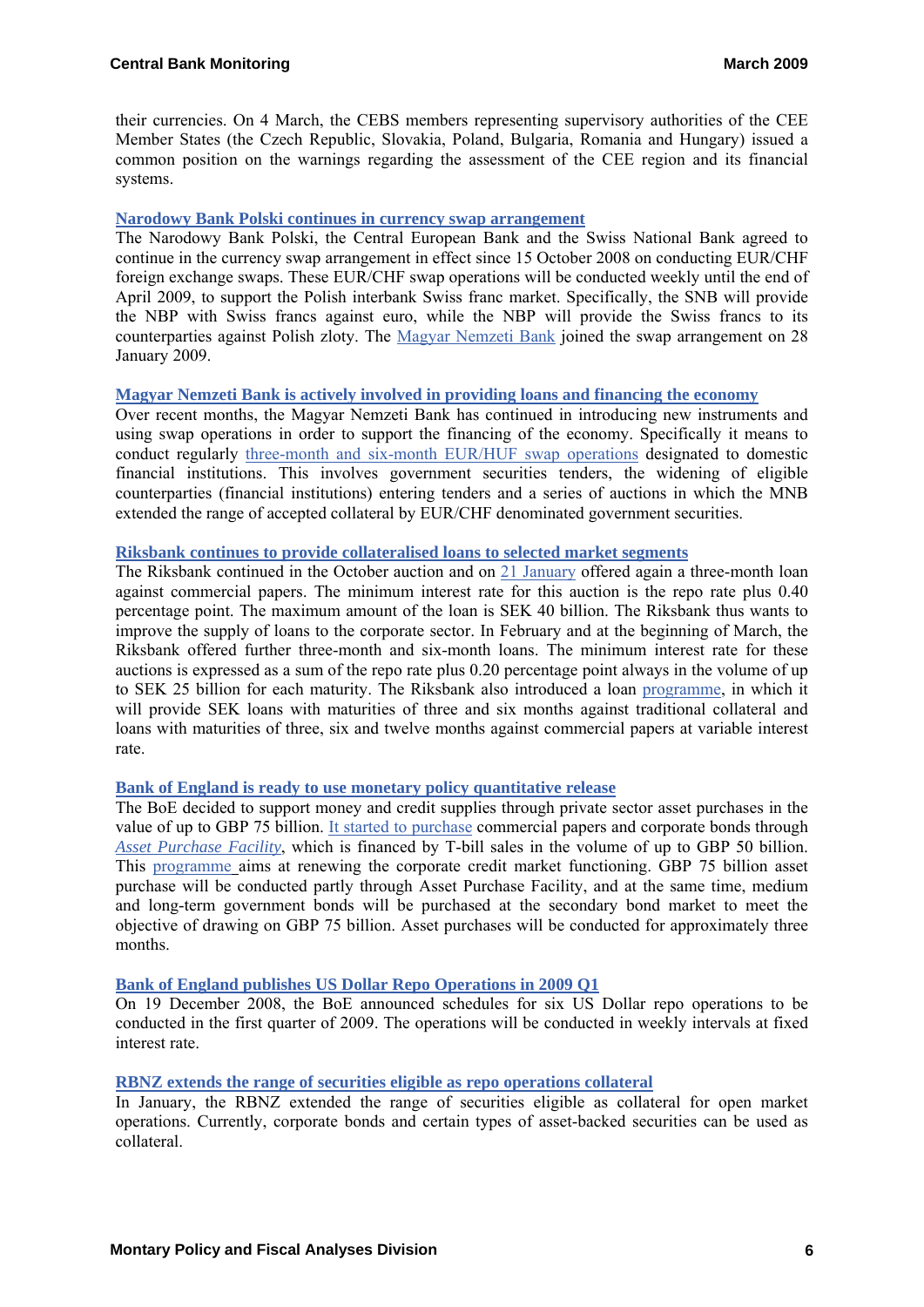# **3. Spotlight: Adoption of the euro in Slovakia**

*On 1 January 2009, the euro became Slovakia's official currency, taking the number of euro area countries to sixteen. In* Spotlight *we examine Slovakia's process of accession to European monetary structures and in particular its experience with putting the euro into circulation. This is a follow-up article to previous issues of* Central Bank Monitoring *(December 2005 and June 2008) dealing with Slovakia's ERM II entry and the assessment of Slovakia's preparedness for the adoption of the euro in last year's Convergence Reports of the European Commission and the European Central Bank.* 

## **Period prior to euro adoption decision: Slovakia's process of accession to European monetary structures**

The introduction of the euro as Slovakia's legal tender marked the culmination of the country's longrunning efforts to achieve full integration into European structures. Slovakia's entry into the euro area can also be viewed as another milestone in the process of accession of the economies of the Central European region to the single monetary policy area. Slovakia joined the EU on 1 May 2004, simultaneously becoming a member of the Economic and Monetary Union (EMU) along with the other nine new member states. At the same time, Slovakia and all the other new member states secured a temporary exemption, or derogation, from the obligation to introduce the euro and undertook to work towards introducing the euro in their accession treaties.

In July 2005, Slovakia adopted a National Euro Changeover Plan setting out its strategy for adopting the single currency and defining 1 January 2009 as the changeover date. Slovakia planned to introduce the euro simultaneously in cash and scriptural (non-cash) form without a transitional period (the "Big Bang" scenario) and with a very short dual circulation period (see below). In March 2007, it issued an updated National Plan containing a revised timetable of legislative steps and defining the position, responsibilities and tasks of the government plenipotentiary for the euro. A further update of the National Plan was published in April 2008. In addition to many revisions, it contained information on starter kits (again, see below).

A major step towards euro adoption was Slovakia's entry into the Exchange Rate Mechanism of the European Monetary System  $(ERM II)^1$  $(ERM II)^1$  on 25 November 2005 at a central rate of SKK 38.4550 to the euro. This was followed by a three-year stay in the ERM II. Before the euro adoption decision was made and the koruna's conversion rate against the euro was set, the central rate was twice revalued to a final value of SKK 30.1260. Despite this, Slovakia managed to keep its currency within the permitted fluctuation band of  $\pm 15\%$  around the central rate during its stay in the ERM II. This was subsequently assessed as successful fulfilment of one of the convergence criteria for entry into the euro area.

Before the euro adoption decision, Slovakia had to show that it was compliant with all the other Maastricht convergence criteria – not just the exchange rate stability one. Fulfilment of all the criteria is assessed on the basis of the Convergence Reports of the European Commission and the European Central Bank (ECB). Given the positive assessments in these reports, the Council of the EU in the composition of the ministers of finance and economics (Ecofin), after consultation with the European Parliament and the EU Council, decided in summer 2008 to allow Slovakia to adopt the single currency and set Slovak koruna's conversion rate against the euro at the aforementioned SKK 30.1260.

# **Preparations for and course of changeover**

-

Mandatory dual display of prices of goods and services in Slovak koruna and euro started on 24 August 2008 and will continue until the end of 2009. As in other countries adopting the euro, this is intended mainly to help the public to get used to the new nominal amounts (prices, wages, etc.) expressed in the new currency and also to protect all economic agents against abuse of the new

<span id="page-6-0"></span><sup>&</sup>lt;sup>1</sup> A commentary on Slovakia's ERM II entry can be found in the [December 2005 issue of](http://www.cnb.cz/m2export/sites/www.cnb.cz/en/monetary_policy/monitoring/download/0504_cbm.pdf) *Central Bank [Monitoring](http://www.cnb.cz/m2export/sites/www.cnb.cz/en/monetary_policy/monitoring/download/0504_cbm.pdf)*.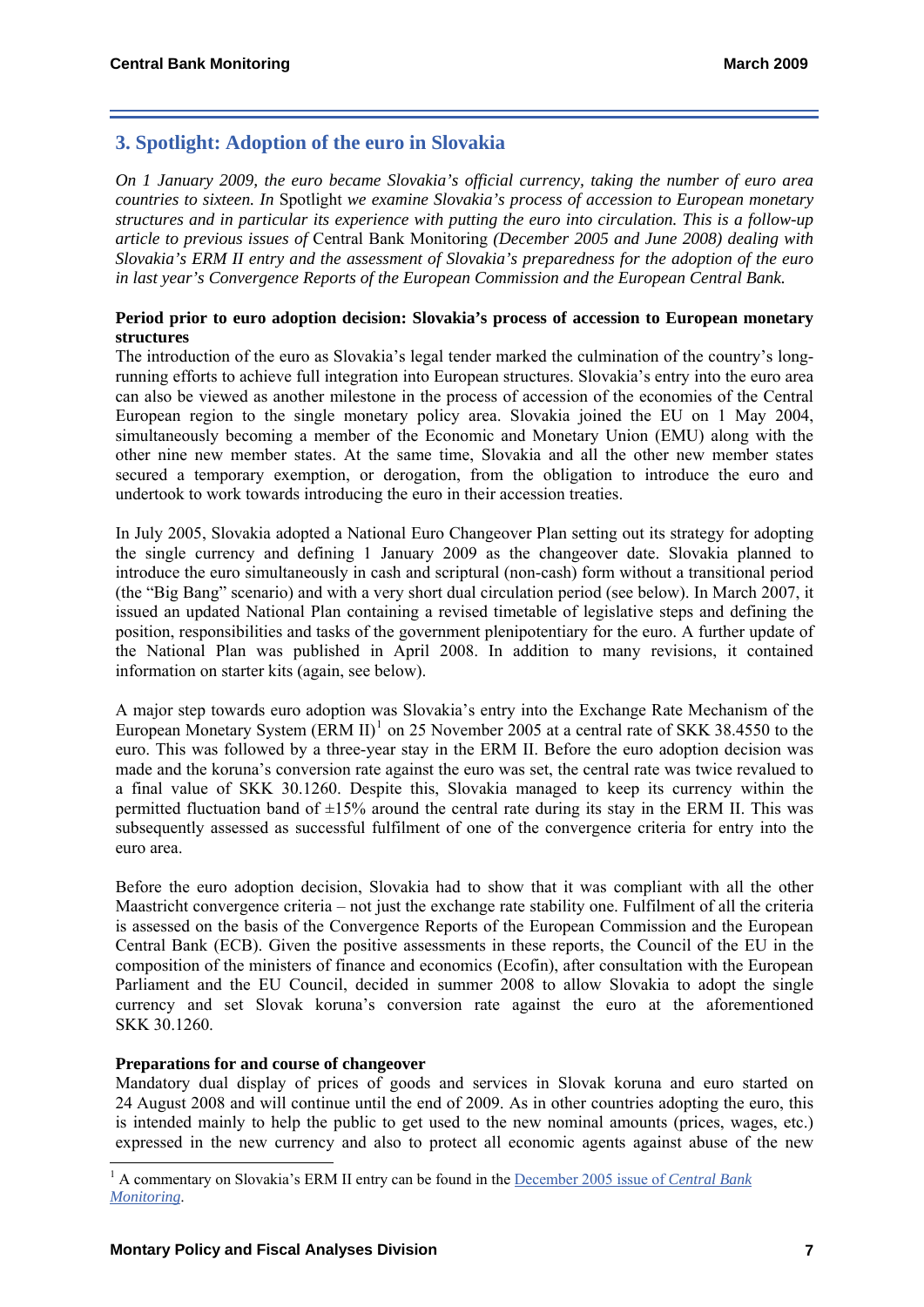currency in the form of hidden price increases. Inspectors from the Slovak Commercial Inspectorate are conducting checks to make sure that dual prices are being displayed correctly. The inspectors check whether prices are being correctly converted and rounded and whether they are being dual displayed at all. Another important activity aiding the euro changeover was the adoption of a code of ethics in response to public concerns that prices of goods and services would go up. The code was introduced to ensure that the entire changeover process was transparent and to prevent consumers from being harmed during the revaluation of goods and services. The Slovak government passed a "General Act" to ensure a transparent changeover to the euro. Fines can be imposed for breaches of this law. In extreme cases, prison sentences can be imposed under criminal law.

Another key element of the successful changeover was timely frontloading of euro notes and coins. Coin frontloading started on 6 September 2008 and banknote frontloading a month later. The frontloading process itself was aimed at the banking sector, specifically at 16 commercial banks. Subfrontloading of around 14,000 companies was subsequently launched at the start of November. By the end of 2008, 51.1 million notes and 338.9 million coins had been frontloaded. During December 2008, starter kits containing 45 coins worth  $£16.60$  went on sale. In all, 1,320,000 kits were distributed. These kits were part of the sub-frontloading of the population and were intended to prevent pressure on the stock of coins that might have arisen if customers paid in only banknotes and were given change in coins. Moreover, in the last few weeks before the changeover some commercial banks offered advance exchange of Slovak korunas for euros at the official conversion rate free of charge.

The exchange of korunas for euros was implemented in accordance with the National Changeover Plan of the Slovak Ministry of Finance and the Slovak National Bank. To ensure the required volume of cash, the NBS borrowed 188 million euro notes with a total nominal value of  $\epsilon$ 7.1 billion from Eurosystem reserves. Coins were minted at Kremnica Mint in Slovakia, which produced 499 million coins with a total nominal value of  $\epsilon$ 165.2 million. Detailed information on the banking sector's changeover to the euro can be found in the press release [Euro conversion in the banking sector in](http://www.nbs.sk/en/press/all-press-releases/press-release/_euro-conversion-in-the-banking-sector-in-slovakia-is-proceeding-successfully/bc)  [Slovakia is proceeding successfully](http://www.nbs.sk/en/press/all-press-releases/press-release/_euro-conversion-in-the-banking-sector-in-slovakia-is-proceeding-successfully/bc) and additional information on frontloading is given (in Slovak) in [Predzásobenie, druhotné predzásobenie eurovou](http://www.nbs.sk/_img/Documents/_TS/090101/010109_podrobna_informacia_o_predzasobeni.pdf) hotovosťou a vývoj peňazí v obehu v SR.

The dual circulation period lasted from 1 January to 19 January 2009. To guarantee a smooth changeover, commercial banks stayed open on the weekend of 3–4 January and took on extra staff to exchange cash. By 5 January, all bank products were available in the new currency. No major problems linked with the changeover were reported in commercial banks. The Slovak koruna ceased to be the official legal tender on [19 January 2009](http://www.ecb.int/press/pr/date/2009/html/pr090116_1.en.html), when the dual circulation period ended. Slovak korunas can still be exchanged for euros in commercial banks free of charge, although only in limited quantities (100 coins until 30 June 2009 and 100 banknotes until 31 December 2009). Above these limits, fees may be charged by banks. The NBS will exchange koruna banknotes for an unlimited period of time. In the case of coins, the redemption period will run only until the end of 2013. The withdrawal of Slovak korunas is going quickly and smoothly, with [92% of cash](http://www.nbs.sk/sk/informacie-pre-media/tlacove-spravy/spravy-vseobecne/detail-tlacovej-spravy/_priebezna-informacia-o-stahovani-slovenskych-korun-z-obehu7) having been taken from circulation in the first month.

#### **Impact of euro adoption on price level hard to quantify**

An [OECD study](http://www.oecd.org/dataoecd/21/19/41029083.pdf) has estimated the impact of euro adoption on the price level in Slovakia at 0.3 percentage points. NBS Governor Ivan Šramko mentioned the same figure in a [speech given in Riga,](http://www.bank.lv/images/img_lb/sapinfo/latvian/konference/2008/Sramko_euro_road_challenges.pdf)  [Lithuania.](http://www.bank.lv/images/img_lb/sapinfo/latvian/konference/2008/Sramko_euro_road_challenges.pdf) The impact of the euro changeovers in other countries has also been estimated at around 0.3 percentage points. The public has often had the impression that the rise in prices of goods and services has been higher than that reported by statistics offices. A role is played by psychological factors influencing public perceptions of price growth. In particular, price rounding during minor transactions, often involving coins (e.g. parking machines, public transport tickets, newspapers) and/or made very frequently (daily or weekly), gives rise to perceptions of increased prices.<sup>[2](#page-7-0)</sup> It is interesting to observe the indicators of inflation perceived and expected by households as compiled

-

<span id="page-7-0"></span> $2^2$  Euro changeover effects. Eurostat, Euro-Indicators, news release, Annex, 18 June 2003.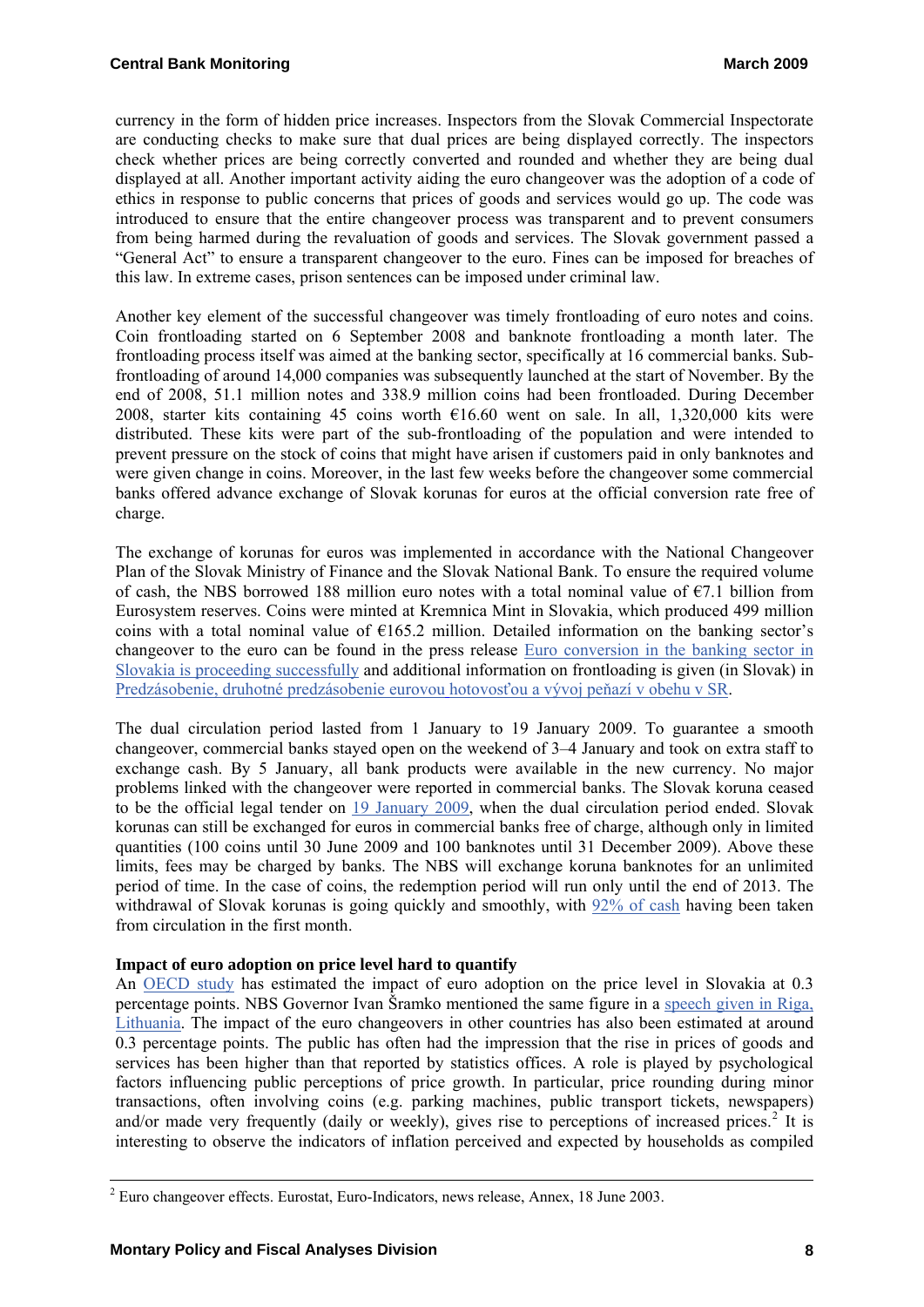

by the European Commission. The following chart shows these indicators for Slovakia.

The indicators reveal a rise in perceived inflation up to mid-2008 and a subsequent fall in recent months (the blue line). The indicator of expected inflation also peaked in mid-2008 and later fell markedly (the red line). In both cases this corresponds to the paths of inflation, inflation perceptions and inflation expectations in other EU countries in relation to the impacts of global inflation factors in late 2007 and the first half of

2008. The specific factor of euro adoption in Slovakia thus seemed to play no major role in the evolution of either of these indicators or of inflation itself.

#### **Loss of independent monetary policy and change in status of Slovak National Bank**

The changeover to the euro has fundamentally changed the status and role of the NBS. The NBS is now part of the Eurosystem (comprising the ECB and the central banks of the euro area member states). It has shared responsibility for the single currency and for implementing the common monetary policy in the euro area. This also means that Slovakia has lost its independent monetary policy and will not be setting its own interest rates, hence the NBS is no longer responsible for monetary policy-making in Slovakia. Slovakia thus retains just a few other economic policy instruments to influence its economy, such as fiscal and structural policy. As a small, export-oriented economy, Slovakia can moreover expect less external vulnerability and more economic stability in the current period of turbulence as a result of introducing the euro.